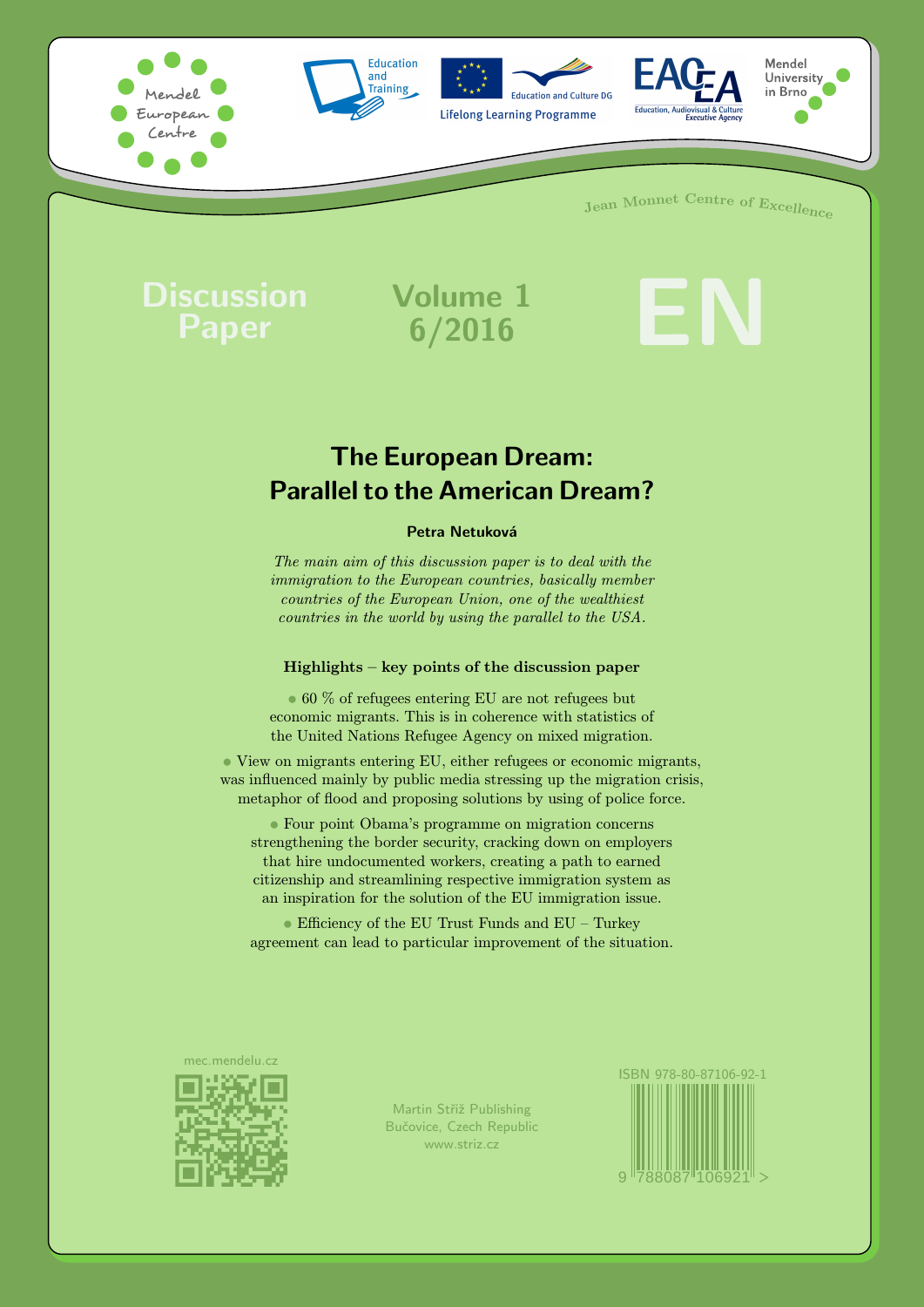#### **The European Dream: Parallel to the American Dream?**

Author: Mgr. Petra Netuková

 $High lights - key points of the discussion paper$ 

- 60 % of refugees entering EU are not refugees but economic migrants. This is in coherence with statistics of the United Nations Refugee Agency on mixed migration.
- View on migrants entering EU, either refugees or economic migrants, was influenced mainly by public media stressing up the migration crisis, metaphor of flood and proposing solutions by using of police force.
- Four point Obama's programme on migration concerns strengthening the border security, cracking down on employers that hire undocumented workers, creating a path to earned citizenship and streamlining respective immigration system as an inspiration for the solution of the EU immigration issue.
- Efficiency of the EU Trust Funds and EU Turkey agreement can lead to particular improvement of the situation.

The main aim of this discussion paper is to deal with the immigration to the European countries, basically member countries of the European Union, one of the wealthiest countries in the world by using the parallel to the USA.

#### Why to use parallel to the American Dream?

The American Dream is set of ideals in which freedom includes the opportunity for prosperity and success, basically based on migration either internal or external. It is rooted in the Declaration of Independence which proclaims that "all men are created equal with the right to Life, Liberty and the pursuit of Happiness" (Kamp 2009). However, the very same ballad is spoken by smugglers operating in developing countries that perform the European Dream or European Heaven. Can you then perceive the parallel with the EU Charter of Fundamental Rights? However, accomplishment of this dream became in the U.S. not completely fulfilled and the same problem is tackling the Europe.

President Obama created four point programme (White House 2014) consisting continuing to strengthen border security, cracking down on employers that hire undocumented workers, creating a path to earned citizenship and streamlining the US legal immigration system. On the contrary, policy of unification of family is the main difference to Canada and Australia that on the other hand are rather distant to conflict zones and do not experience such a huge influx of immigrants.

At about the same time, in 2015, the European Commission submitted its ambitious plan to split refugees all around the EU in the balanced amount according to the principle of solidarity (Article 80 of The Treaty on the Functioning of the EU, The Treaty of Lisbon). The attempt that was unsuccessful raised controversy all around the EU. The quotas, drafted in April 2015, were accepted by European Council five months later, in September 2015 with disagreement of the Czech Republic, Hungary, Romania and Slovakia and abstention of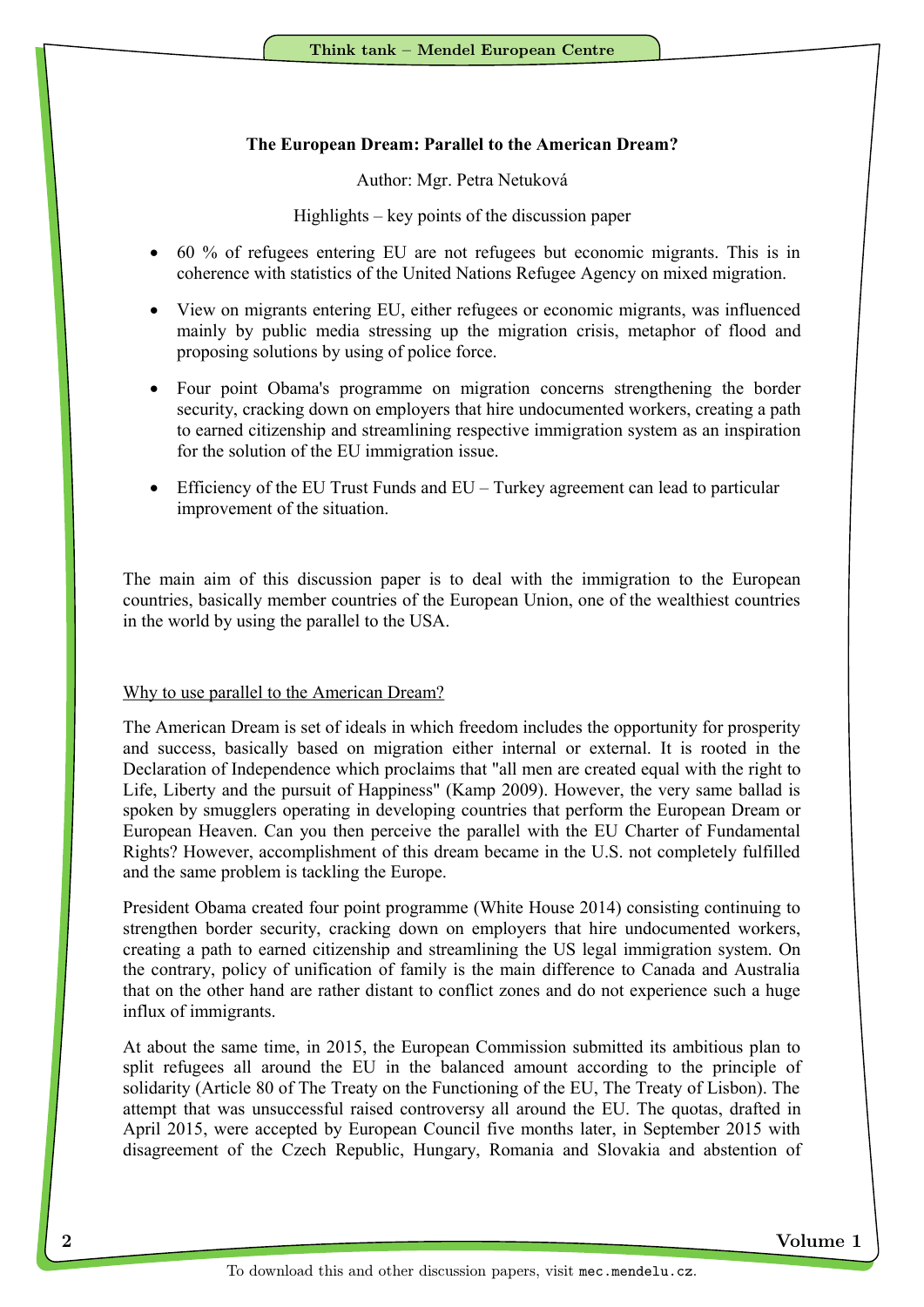Finland (EC 2015). The situation was in between dynamized by the Angela Merkel's statement on necessity to follow the principle of solidarity rooted in the Treaty of Lisbon and invitation of refugees to Germany (Respekt 2015). In January 2016, the European Commission published draft of Schengen Evaluation Report on Greece (EC January 2016) anticipated lacks in external border controls from Greek side and there were raised ideas to release Greek debt in exchange for better security of external borders (Rachman 2016). In March 2016 bilateral agreement on migration between EU and Turkey was negotiated.

#### Migration: crisis?

About current state of migration caused either by civil wars or as a result of different circumstances we do not know much. However, current state of migration is the highest from the Second World War according to migration statistics (see more in Singleton 2016).

Across the old and new media could have been observed many information and sometimes watchers received even contradictory ones, very often speaking negative narrative on migration and leading to misconduction of public opinion. Media have introduced the topic of migration as so called "migration crisis" and main core of news was putted on security and administrative side of crisis. Media often mentioned police topics: controlls, border security and security of detention facility. Experts on migration were interviewed marginally. Sources of the crisis were listed in a small amount and as a minor topic. Situation in countries of origin was not given in a context with long-term situation in the region (Arab Spring) and proposed solutions such as closing of borders in Schengen Area were mainly short-term solutions demanding use of police force. Escaping people were presented mainly as administrative problem and as a object of police operation. This connotation was underlined by using depersonifying language and specific metaphors, e.g. metaphor of flood. Suppression of humanitarian aspect and insufficient attention devoted to the critical situation in countries of origin may caused decreased ability of watchers on compassion with people leaving their countries (Tkaczyk, Pospěch, Macek 2015).

Current situation UN Refugee Agency (UNHCR) explains as mixed migration and states that between refugees and migrants is essential difference. Migrants started their journey voluntarily with the main aim to arrange better living for themselves and their families. However, refugees were forced to leave in order to protect their live and freedom (UNHCR: Mixed Migration 2015). This is fully in line with statements that proclaim that 60 percent of refugees are not refugees but migrants (Lindner 2016). However, there appeared opinions proposing revision of the Geneva Conventions (ICRC 2014).

#### Immigration as a trend

Possible motivation of immigrants to undergone dangerous journey to Europe or sent someone for this journey to Europe can help us understand the dynamic of the situation and the huge of the immigration wave<sup>1</sup>. The immigration issue can be perceived by push factors motivating to leave poverty, fear, disasters and / or unemployment and pull factors motivating to find safety, opportunity, stability and / or freedom. In the case of the EU migration flow

 $\frac{1}{3}$ 

<sup>&</sup>lt;sup>1</sup> In this paper the word "newcomer" or "immigrant" will generally describe a foreign-born person living in one of the EU countries, regardless of their immigration status or whether they have become the EU citizens.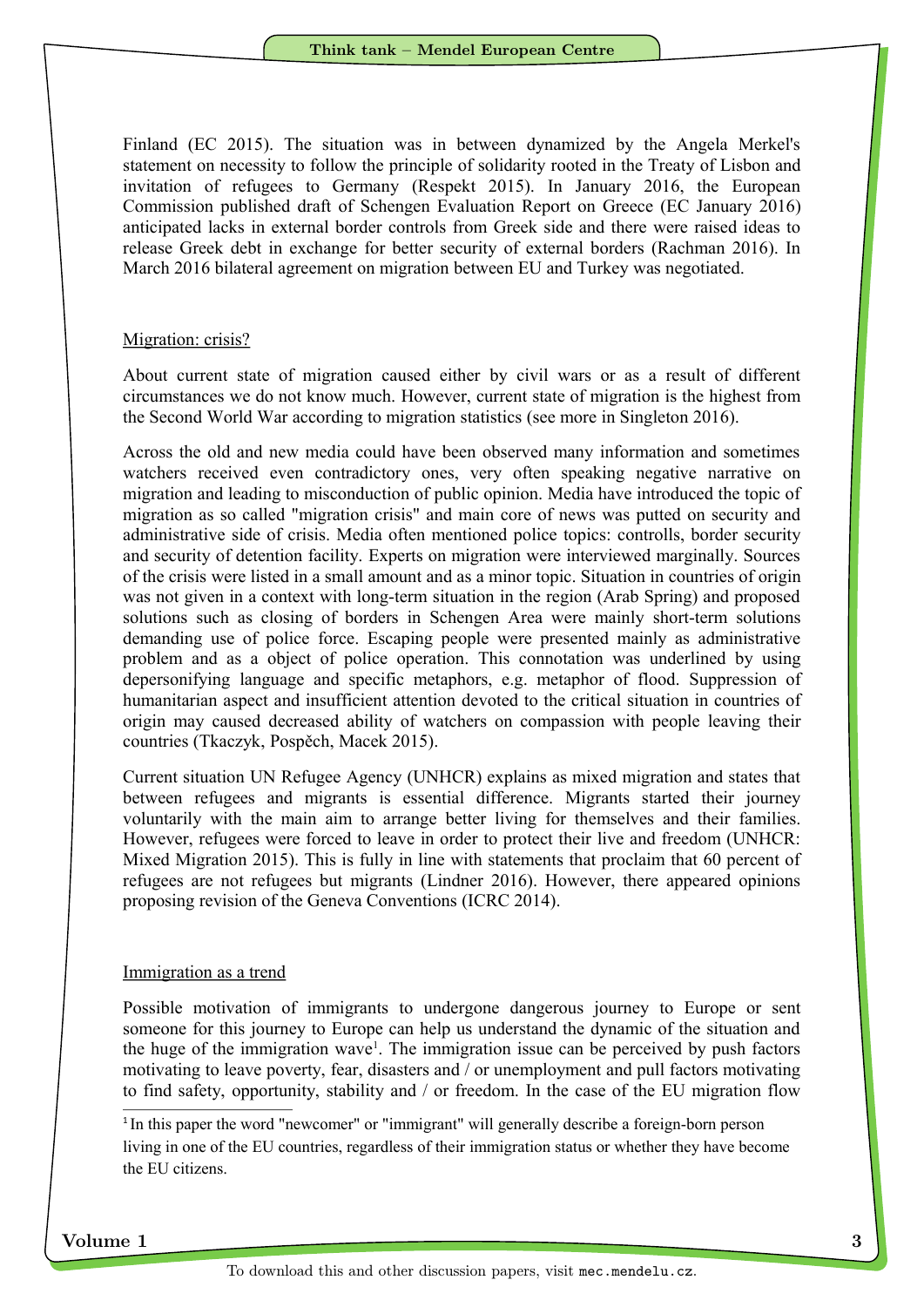can be found all the factors: environmental ones linked to natural disasters, social ones linked to find better quality of life or to be closer to family and friends, economic ones linked to find a work or follow a particular career path and political ones linked to escape political persecution or war. First two push and pull factors are reflecting the Geneva Conventions and the rest of them are valid for economic migration.

| <b>PUSH / LEAVE</b>    | PULL / FIND             |  |
|------------------------|-------------------------|--|
| Persecution, conflicts | Freedom, survival       |  |
| Radicalism, tyranny    | Stability: rule of law  |  |
| Unemployment           | Employment / education  |  |
| Poor living conditions | High living conditions  |  |
| Illnesses              | Health-care system      |  |
| Poverty                | Welfare state system    |  |
| Overpopulation         | Decent place for living |  |
| $\sim$<br>$\cdot$ 1.   |                         |  |

Source: author.

### Two worlds: contradictions of immigrants' and residents' views on the same situation.

Just imagine: You are running from the war-area, your former home, your house is destroyed or you sold it to get enough money for your journey. Then you become a "summer or winter camp" attendant in one of asylum centres that almost cannot work, almost everyone is afraid of him/her and the only one thing he/she is supposed to do is to wait until the time of his/her application for residence permit is sort out. Either successfully or not, it is only one position for you, just wait. So you are living in the middle of nowhere with almost no responsibilities, also almost no rights to move from the place where you are put in and still in hopes for a future. Waiting can lead to frustration, unfulfilled expectations and regardless of the society that migrant provided with food, clothing even accommodation, might lead to the attacks against the society that accepted them.

And now, try to imagine to be a European, you are working all your life to buy you own apartment/house, trying to figure out all your family needs and in one moment of incoming such a huge pile of migrants, mostly illegal, you might fail your trust in a system because you are the only one that is not gifted by one year "holiday" of waiting for decision, you are just forced to work.

Suprising statistic, see below, shows how the proportion of migrants to the U.S. has changed during forty years. The most intrinsic information see in 1960 sending countries that are composed from 75% of current EU member states. Thus can be the stability in the regions seen as the most important factor for stabilization migration to the EU.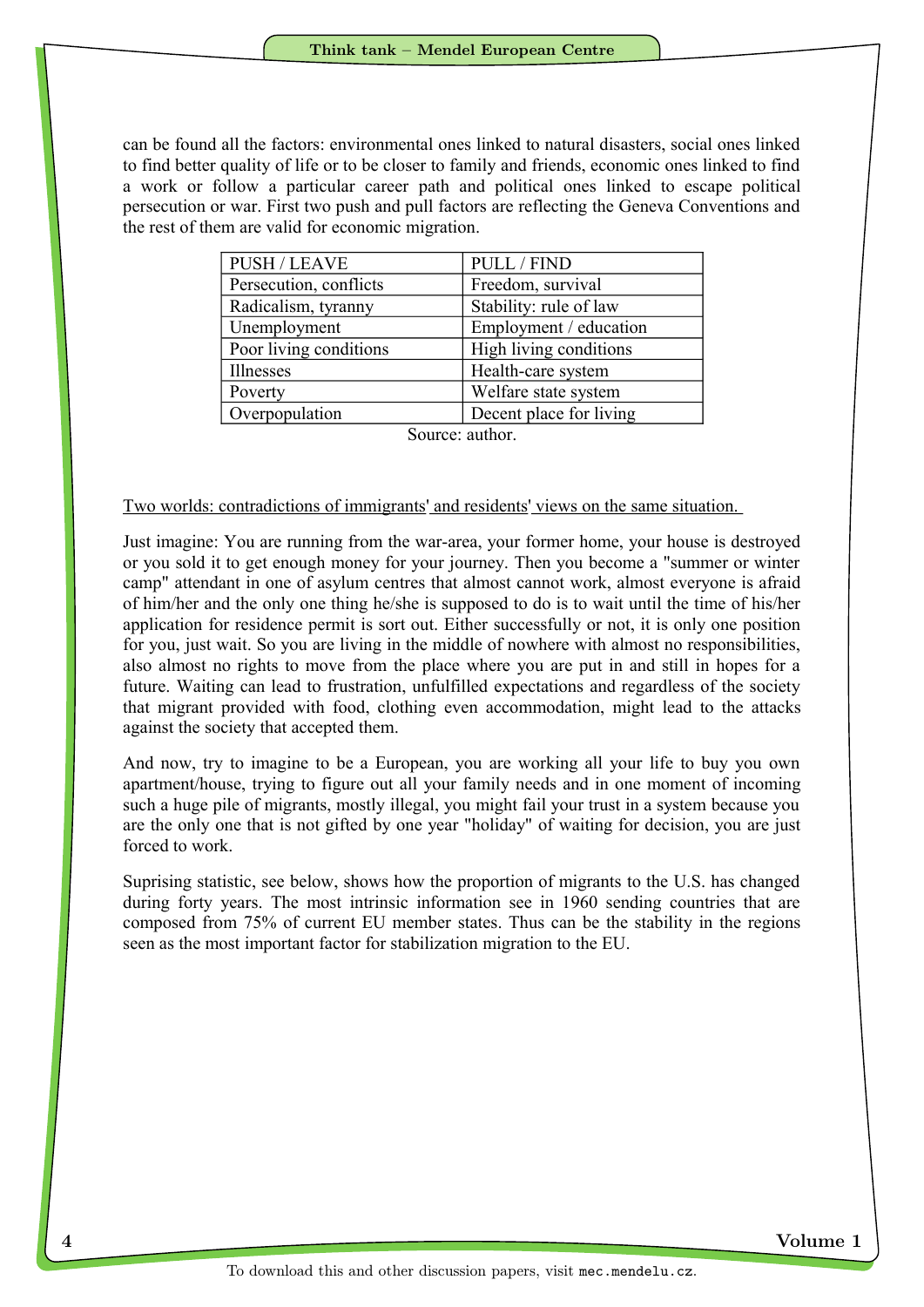| TOP-TEN IMMIGRANT-SENDING COUNTRIES TO THE UNITED STATES |                   |  |
|----------------------------------------------------------|-------------------|--|
| 2004                                                     | 1960              |  |
| 1. Mexico                                                | 1. Mexico         |  |
| 2. India                                                 | 2. Germany        |  |
| 3. Philippines                                           | 3. Canada         |  |
| 4. China,-People's-Republic                              | 4. United Kingdom |  |
| 5. Vietnam                                               | 5. Italy          |  |
| 6. Dominican-Republic                                    | 6. Cuba           |  |
| 7. El Salvador                                           | 7. Poland         |  |
| 8. Cuba                                                  | 8. Ireland        |  |
| 9. Korea                                                 | 9. Hungary        |  |
| 10. Colombia                                             | 10. Portugal      |  |

Source: Petsod, Wang, McGarvey (2015: 231).

#### Economic consequences of migration

The US Institute on Taxation and Economic Policy shows how can from the immigration profit the taxation system of respective federal states. E.g. statistics for Delaware states that "*The vast majority of children with immigrant parents are U.S. citizens... The purchasing power of Latinos and Asians in Delaware has grown substantially over the past 25 years... Latino- and Asian-owned businesses are contributing to the state´s economy, including by creating jobs... Unauthorized immigrants are paying millions of dollars in state and local taxes... Deporting all unauthorized immigrants would adversely affect Delaware´s economy. If all unauthorized immigrants were removed from Delaware, the state would lose \$949 million in economic activity, \$421.5 million in gross state product, and approximately 6,300 jobs, even accounting for adequate market adjustment time, according to a report by the Perryman Group."* (American Immigration Council 2015). Identically, there can be found statistics for other U.S. federal states (American Immigration Council 2014b).

On the other hand, in the case of the EU we can see studies enumerating fiscal costs on migration. In Sweden, 2007, the net fiscal redistribution from the non-refugee population to the refugee population was almost exactly 1% of GDP. If these figures are scaled up to 2015, current redistribution to refugees is estimated to be  $1,35\%$  of GDP<sup>2</sup>. If these estimates could be used as indications of what substantially higher refugee intakes might imply for other European countries, it should be noted that the net per-capita costs in most other countries are likely to be somewhat smaller than in Sweden. This is because Sweden has a very advanced labour market with fewer simple jobs and a more compressed wage structure than any other European country. Second, it is because the Swedish welfare system is comparatively generous towards people without any history of earning wage income in the country. Hence, an unemployed refugee immigrant receives more from the public sector in Sweden than it would in most other countries (Ruist 2016).

 $\frac{1}{5}$ 

<sup>&</sup>lt;sup>2</sup> For budget 2016, Sweden has cut expenditures on election observation missions supporting long-term political stability in countries of origin in order to transfer fundings to immigrant integration as a result of 2015/2016 New Year's Eve incidents.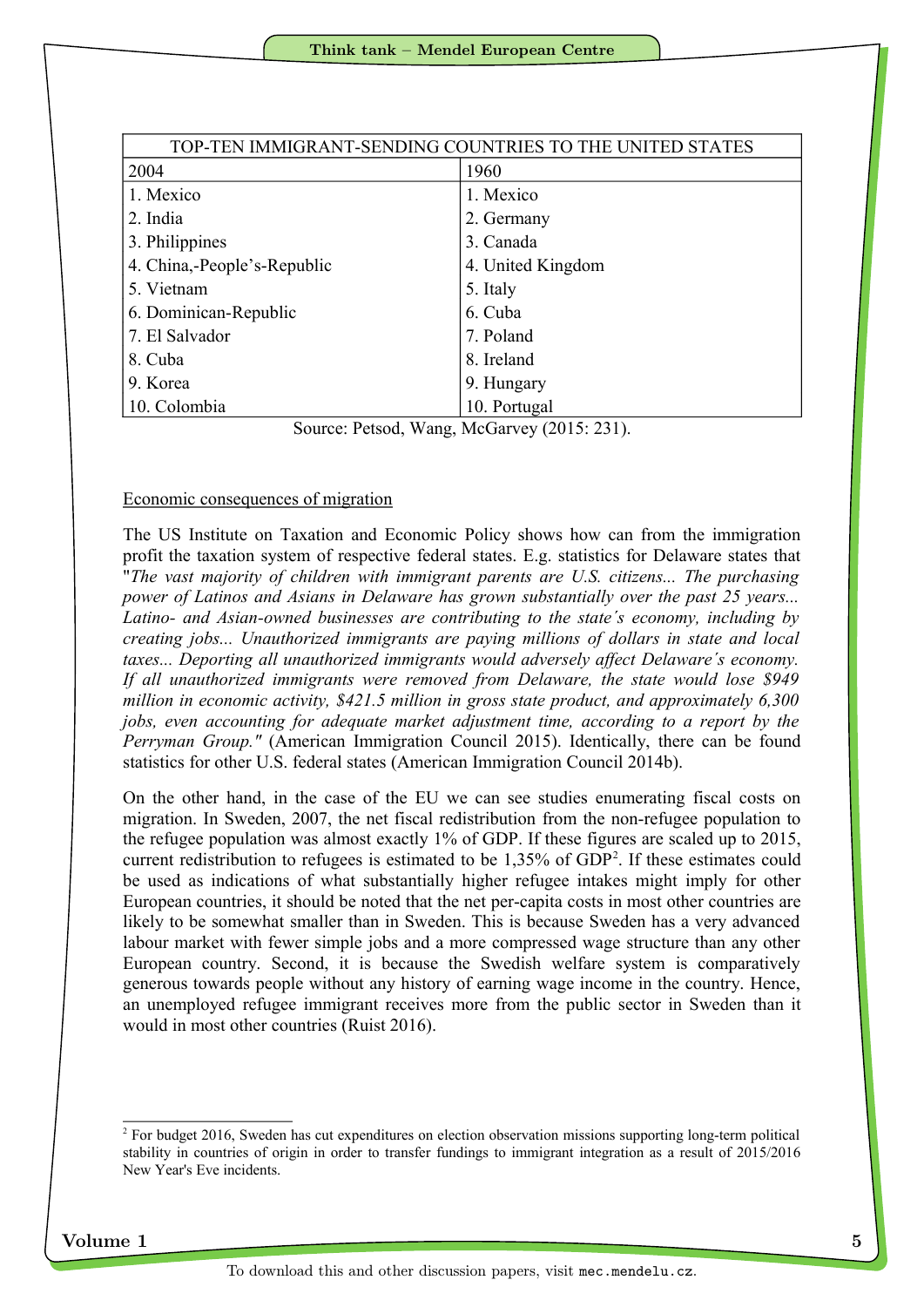#### Efficient system?: Integration

The Immigration and Naturalization Act (INA) provides for an annual worldwide limit of 675, 000 permanent immigrants, with certain exceptions for close family members. Congress and the President determine a separate number for refugee admissions. The US immigration system works on principles of reunification of families, admitting immigrants with skills that are valuable to the U.S. economy, protecting refugees, and promoting diversity (U.S. Citizenship and Immigration Services 2013).

Very complicated precise numbers preserving delicate balance of countries of origin see in a Fact Sheet of (American Immigration Council 2014a).

However, estimations concerning the EU on the basis of Swedish case say that the best way to reduce the modest fiscal burden of refugees is to incorporate them as fast as possible into the labour market so they can start contributing to the public exchequer (Ruist 2016).

In comparison to Federal Strategic Goals of the U.S. Federal Strategic Action Plan on Immigrant & Refugee Integration issued by The White House Task Force on New Americans Goals 1 and 2 state the very same formula: integration into the workforce system (White House 2015: 35-36).

Comprehensive strategies for immigrant integration concerning not only strategies for integration on labour market see in (Petsod, Wang, McGarvey 2015). Immigrant integration is the process of economic mobility and social inclusion for newcomers and their children. As such, integration touches upon the institutions and mechanisms that promote development and growth within society. Successful integration builds communities that are stronger economically and more inclusive socially and culturally.

#### Questions Remaining

We know about terrible stories from Mediterranean and reaction of French magazine Charlie Hebdo (Zavis 2016) but do we know about contrabands of children each year reaching the borders of Swedish city of Malmö (Migrationsverket 2015)? Kids, mainly young boys from Afghanistan, that their parents sent to arrange at least the kids' survival?

Sociologist Valerie Hudson identified gender discrepancy among migrants that threatens mainly "smaller" countries of the EU (Sweden, Norway). Coming boys may in the future change balance in population composition in behalf of man. In comparison to larger EU countries and in regard to development in some Asian countries (China) this situation creates a potential for future gender disbalance (Hudson 2016).

Do we understand why these families are sending mainly boys to arrange their living in Europe? Have you even thought about the danger that these people face on their journey into the "holly land"? Like trafficking, smuggling and sale for organs? Black market is flourishing.

Which economic migrants are welcomed in Europe more than the others? Migration in 70's, 80's even 90's contained in CEECs people from south-east Asia, Balkans and countries of former USSR. From a long term period major society accepted them. On the other hand, in Western Europe the policy of multiculturalism evolved problems of non-integration and sometimes even ghettoization. In the Netherlands was the policy of multiculturalism revisited after murder of Theo van Gogh from religious reason (The Guardian 2004) and subsequent murder of Pim Fortuyn. Incidents in Charlie Hebdo, music club Bataclan, Brussels airport Zaventem shows the situation in Europe is not stable.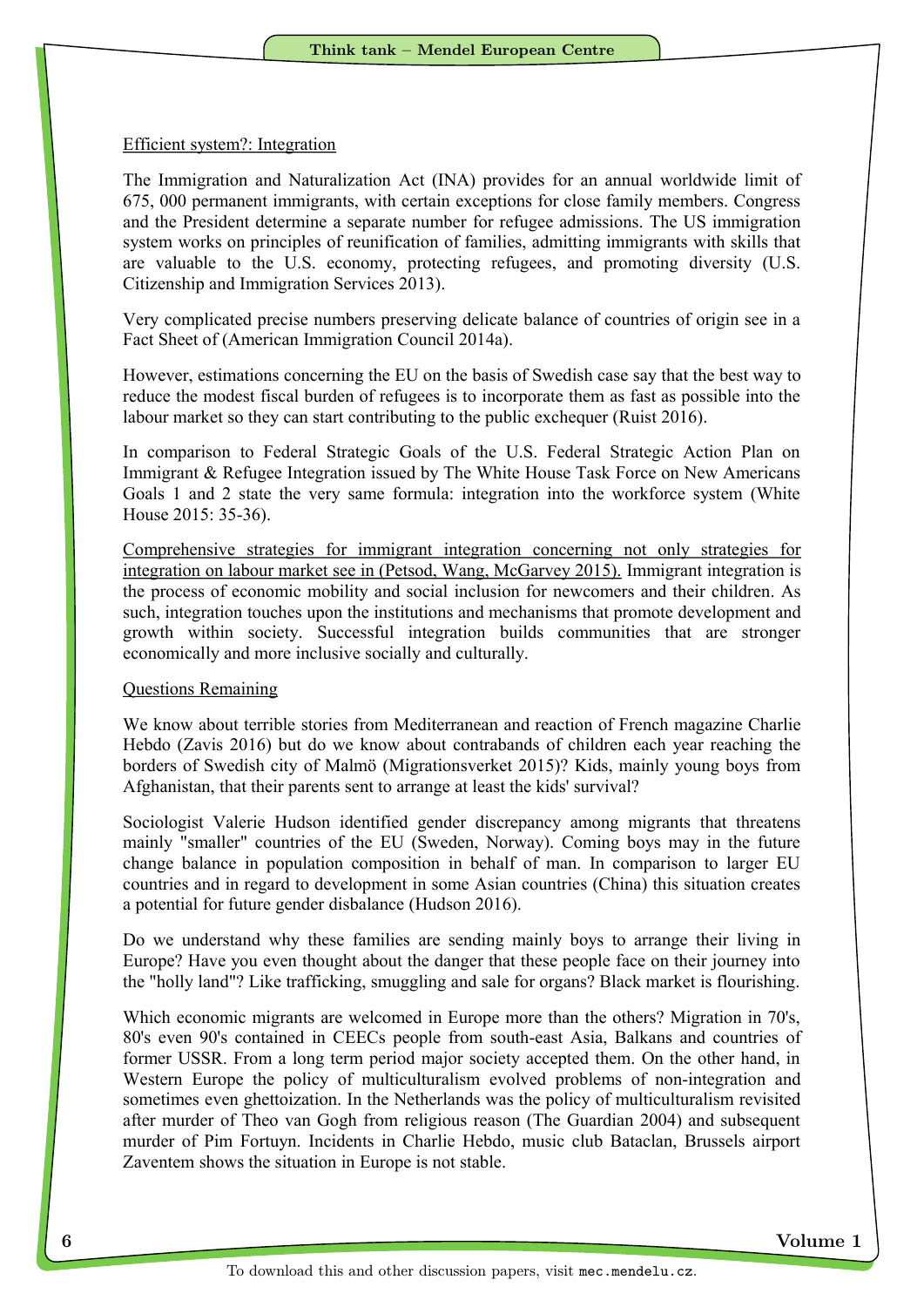Did you know that:

- Turkey, Iran, Iraq, Lebanon are countries with the highest number of Syrian refugees.
- Only 10% of the Syrian refugees target the Europe.
- Typical price for smuggling to Europe from Turkey costs 6 000 euro.
- More than 100 Ukrainian families entered the Liozno District, Belarus, after the 2014 crisis escalation. Direct neighbouring regions of Belarus experience even more immigrants.
- Approximate cost on one refugee in the EU countries per month is approximately 750 euro (differ per diverse social systems of the EU countries).
- Uganda is recipient of the highest number of South-Sudanese refugees.

#### SWOT analysis of EU approach to migration

As the migration is a multidimensional issue in this discussion paper will be used analysis at the supra-national, the EU, level<sup>3</sup>.

Below presented scheme of the EU political system takes into account push and pull factors of migration and visualizes key factors on input to the system which enable such a huge influx of migrants, demonstrates how is the EU system built and finally shows the outputs of the current situation. SWOT analysis subsequently offers insight in the complexity of the issue and further offers scenarios and recommendations how to handle it.

SWOT analysis is derived from the applied scheme of the EU political system with emphasis on migration issues. SWOT analysis thus targets at the EU level and anticipates the issue of migration from the perspective of political system of the EU. An explanation of situation in the EU leads to identifying opportunities and threats that endanger the opportunities utilization and contribute further to identifying scenarios of potential development of migration issue in the EU that subsequently leads to solution recommendations.

<sup>&</sup>lt;sup>3</sup> Analyzed can be the individual, state, supra-national or international level.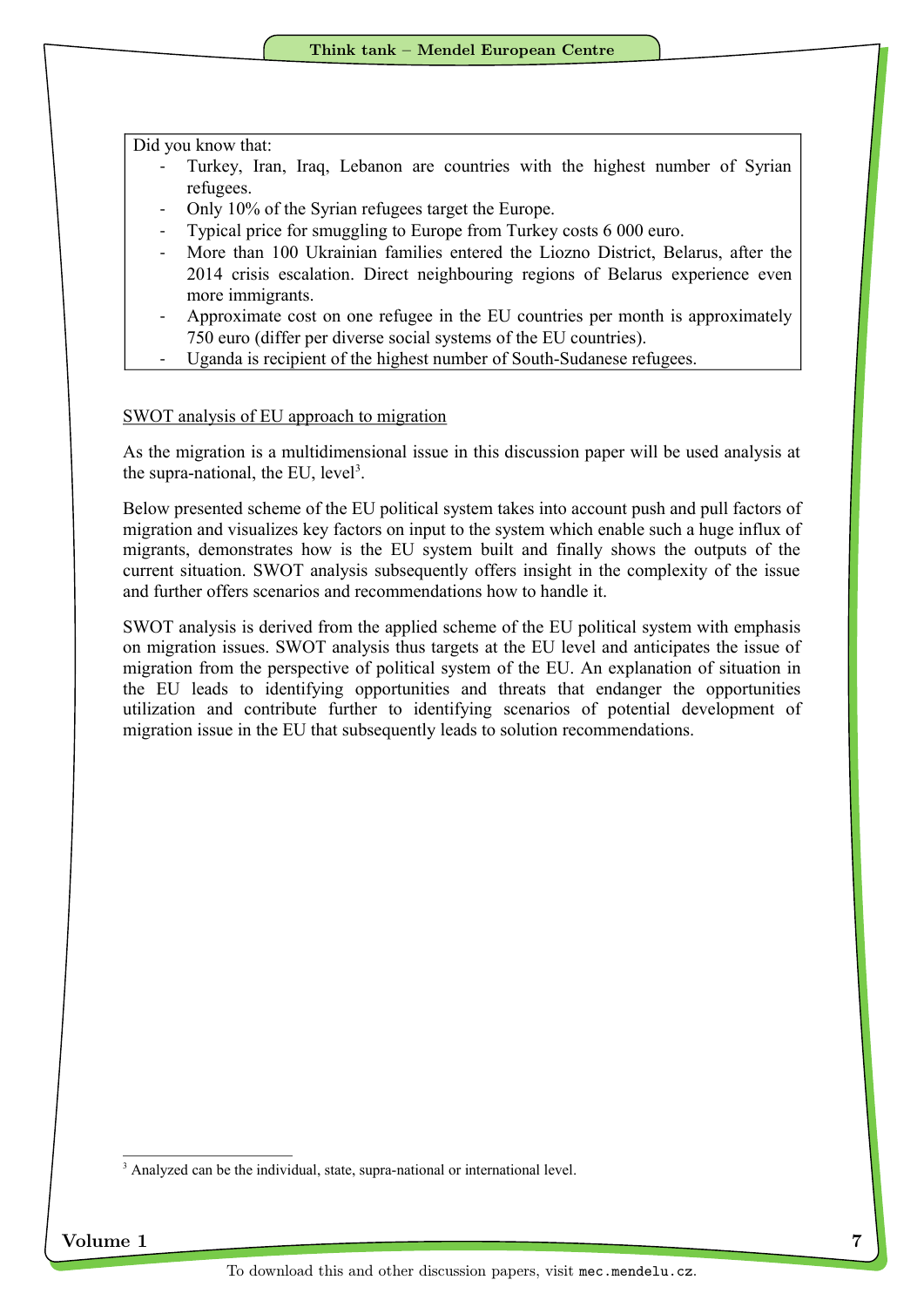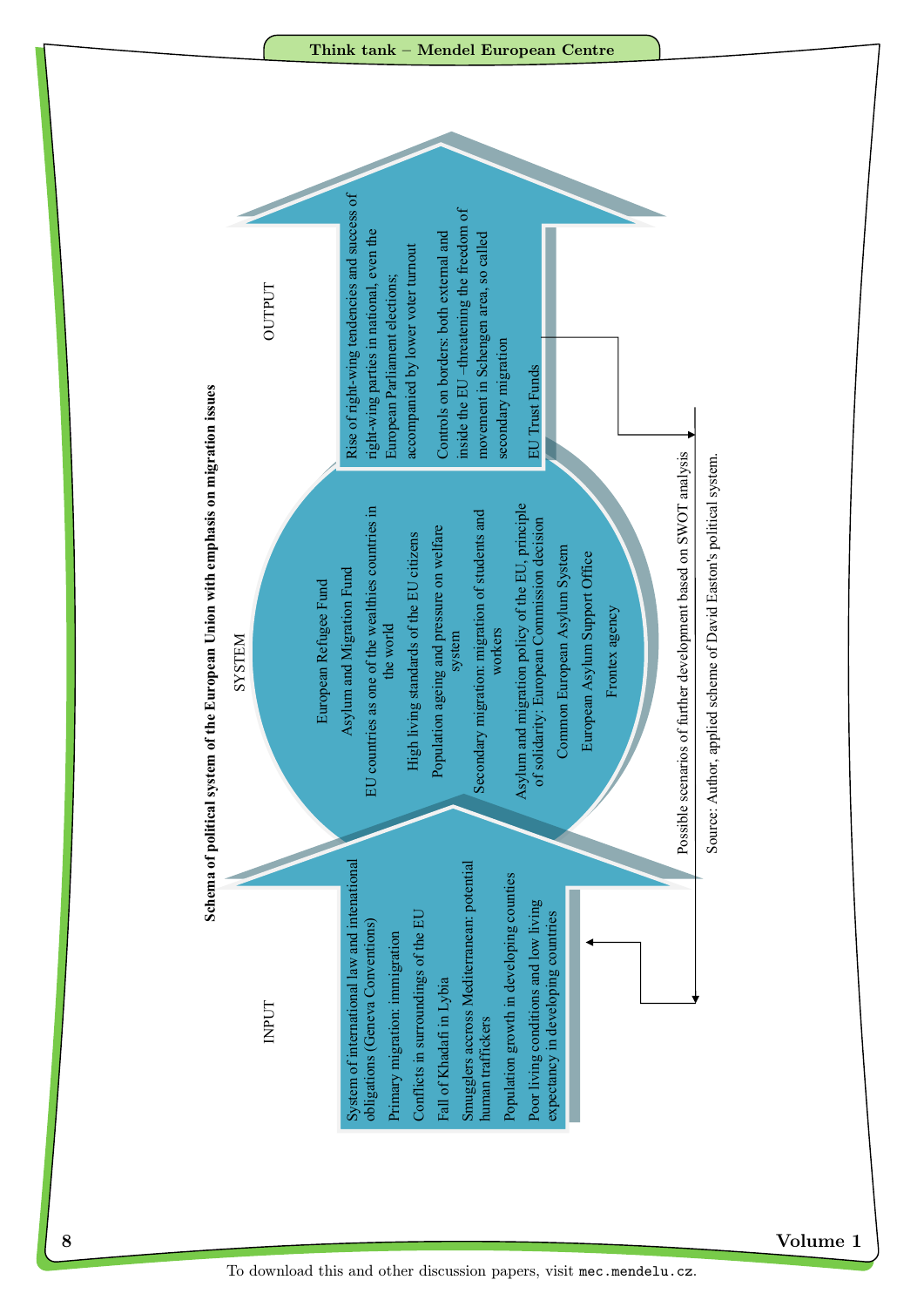| <b>SWOT</b> analysis | <b>Positive</b>                                                                                                                                                                                                                                                                                                                                                                                                                                                                                                                                      | <b>Negative</b>                                                                                                                                                                                                                                                                                                                                                                                                                                                                                                                                                                                                                                                   |
|----------------------|------------------------------------------------------------------------------------------------------------------------------------------------------------------------------------------------------------------------------------------------------------------------------------------------------------------------------------------------------------------------------------------------------------------------------------------------------------------------------------------------------------------------------------------------------|-------------------------------------------------------------------------------------------------------------------------------------------------------------------------------------------------------------------------------------------------------------------------------------------------------------------------------------------------------------------------------------------------------------------------------------------------------------------------------------------------------------------------------------------------------------------------------------------------------------------------------------------------------------------|
| <b>Internal</b>      | Strengths                                                                                                                                                                                                                                                                                                                                                                                                                                                                                                                                            | Weaknesses                                                                                                                                                                                                                                                                                                                                                                                                                                                                                                                                                                                                                                                        |
|                      | High living expectancy in<br>the EU countries.<br>Concept of welfare state<br>$\bullet$<br>systems.<br>Level of education.<br>$\bullet$<br>Rule of law.<br>$\bullet$<br>Standards in health-care<br>٠<br>system.<br>Providing of basic<br>$\bullet$<br>humanitarian aid.                                                                                                                                                                                                                                                                             | Population ageing.<br>$\bullet$<br>Not fully functioning free<br>$\bullet$<br>movement of labour the EU<br>member states: difference<br>in health and social<br>insurance systems.<br>Crisis in eurozone.<br>Difference in protection of<br>$\bullet$<br>old settled and newly<br>recognized minorities.                                                                                                                                                                                                                                                                                                                                                          |
| <b>External</b>      | Opportunities                                                                                                                                                                                                                                                                                                                                                                                                                                                                                                                                        | Threats                                                                                                                                                                                                                                                                                                                                                                                                                                                                                                                                                                                                                                                           |
|                      | Foster and further<br>strengthen the EU asylum<br>and migration policy.<br>Equilibration of<br>$\bullet$<br>population pyramid.<br>Enrichment of culture.<br>$\bullet$<br>External actions of the<br>$\bullet$<br>EU: fighting the<br>smugglers.<br>Peace-making and peace-<br>$\bullet$<br>building actions in the<br>countries of origin.<br>Tide of already educated<br>$\bullet$<br>population in a case of<br>educated migrants.<br>If newcomers would be<br>$\bullet$<br>employed and become<br>tax-payers, potential for<br>budgetary income. | • Rise nationalistic and right-<br>wing radical political<br>ideas/parties.<br>Restriction of free<br>$\bullet$<br>movement inside the EU.<br>Possibility to disintegrate<br>$\bullet$<br>common asylum and<br>migration policy.<br>Non-integration of<br>$\bullet$<br>refugees/migrants into the<br>EU social and cultural<br>systems, problems with<br>second or third generation<br>of migrants: radicalism,<br>terrorism and social unrest.<br>Tide of non-educated, low<br>$\bullet$<br>skill manpower, if the EU<br>will not be able to work<br>with them, potential for<br>unemployment,<br>development of black<br>market and possible<br>radicalisation. |

## Table 1: SWOT analysis for the EU political system targeting on migration issues

Source: Author. Compare with European Agenda on Migration COM(2015) 240 final.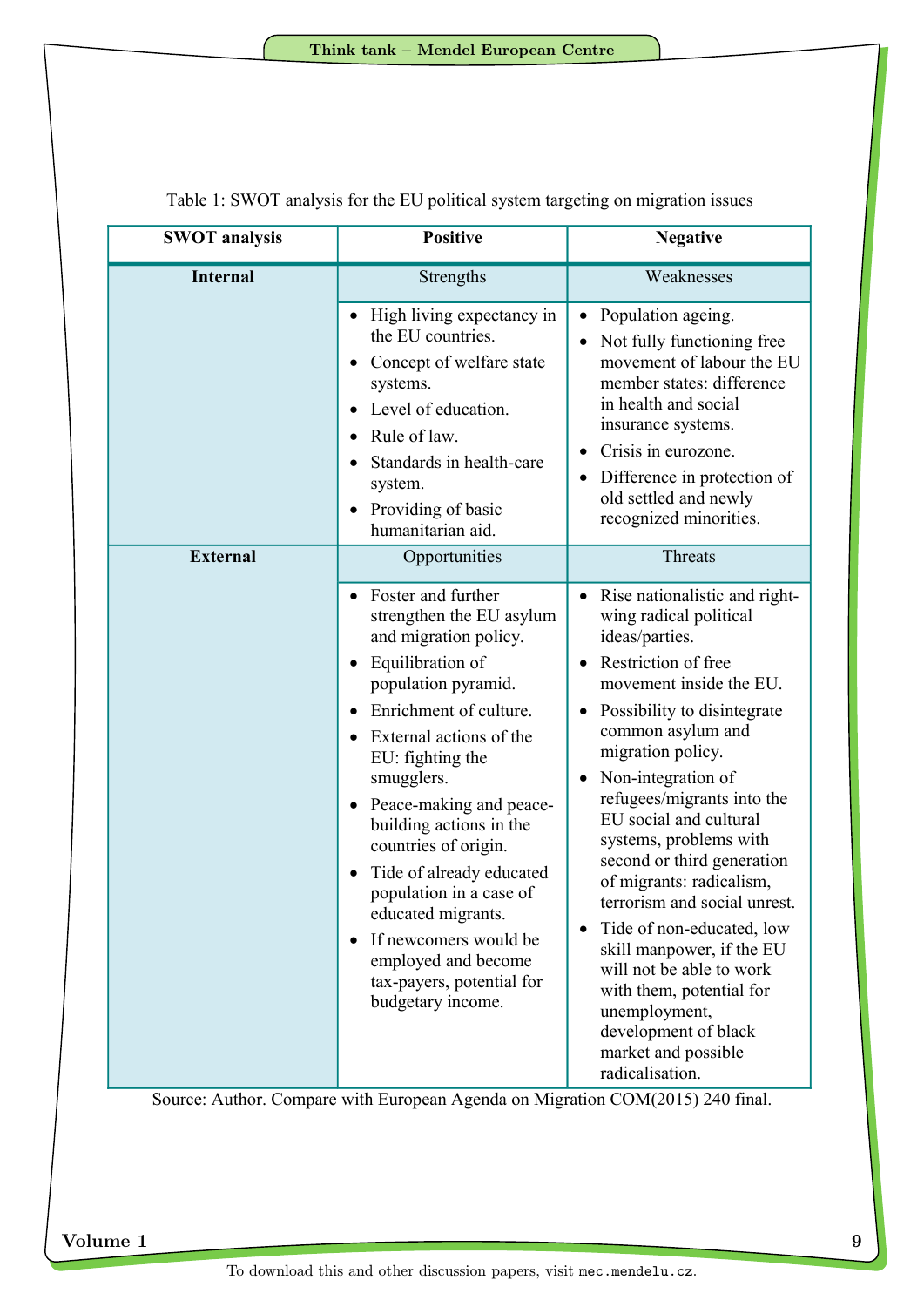Scenarios of further possible development connected to the SWOT analysis:

- a) More coordination in the asylum policy at the EU level. Successful integration of migrants, potential for future growth of the EU economics. Stabilization of situation.
- b) Completely secure external borders of the EU with third countries (Frontex), scenario so called Fortress Europe. Threatening to evolve black market and potential for destabilization of situation.
- c) Radicalization in the EU member states (Bode, Blech, Elger eds. 2010) threatening the idea of democracy, controls within the EU member states' borders. Scenario of European integration trituation, close to breakup of the EU, threatening with potential for conflict in Europe. Destabilization of situation.
- d) Peace all over the world, rise of living standards in the developing countries, ensuring rule of law and law enforcement there. No high migration waves into the EU countries. Stabilization of situation.
- e) Others: variants of above mentioned scenarios.

#### Recommendations: What is the recipe for Europe based on American Dream experience?

- 1) Conceptual solution that is coming from periodization of particular steps:
	- a. short-term provisions offer solution within days:
		- I. effective border control: support the EU countries with problematic border areas – coordination by the Council of Ministers after consultation of the European Parliament on proposal of the European Commission after the demand of concerned member state, operated by Frontex, financed by the EC
		- II. not accepting people without passport, if thus security check needed in order to exclude applicants unwilling to cooperate with authorities, former radical fighter
		- III. different protection of economic migrants and refugees: quick decisions on admission / non-admission; those who are adopted arrange integration into society as soon as possible; in a case of those that are not accepted cooperation with other EU member states
			- IV. temporary controls inside the Schengen Area in order to gain a control
	- b. mid-term provisions offer solution within weeks:
		- I. fight against smugglers and potential human traffickers
		- II. deeper coordination of Europol and Frontex, strengthening the Frontex
		- III. language and culture courses for migrants leading to better integration of immigrants
			- IV. provisions leading to employment of legal immigrants: e.g. recognition of education
				- V. creating a path for illegals to earned citizenship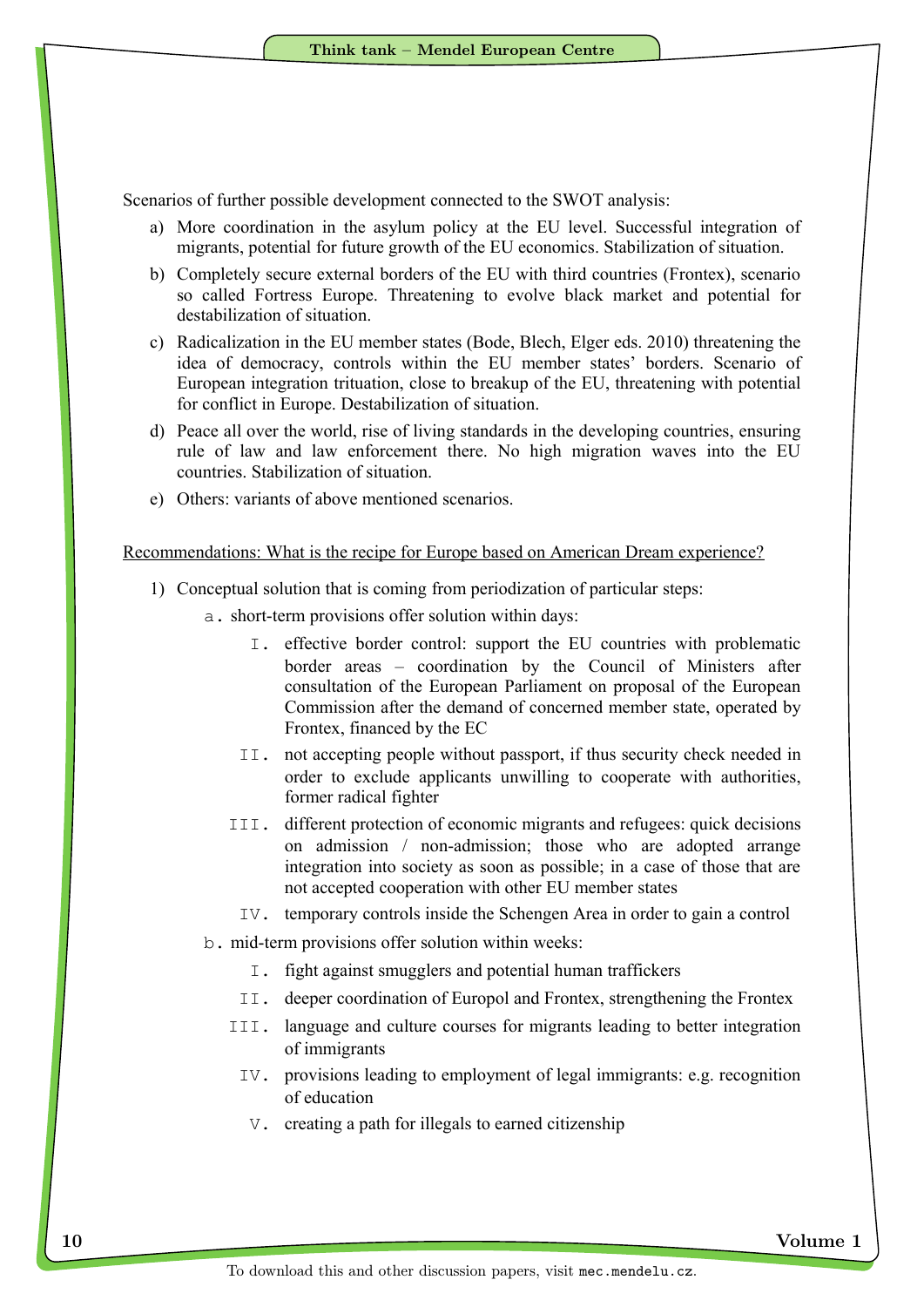- c. long-term provisions offer solution within months:
	- I. bilateral EU agreements with third countries on migration control and return of non-admitted immigrants
	- II. increase efficiency of the EU Trust Funds, currently they ensure only particular influence of the situation in countries of origin as the EU is not fully able to control them
	- III. streamline legal immigration system: evaluation of asylum / visa applications in country of origin, if not possible in country of origin then in the first safe country; application of similar model to that one Germany applied in 60's in Turkey when recruiting guest workers (details see in Prevezanos 2011)
		- IV. provisions against organized crime internally
- 2) Anticipate the situation as an opportunity to fix the weak places drawn in the design of the EU asylum system and migration policy.
- 3) Be fully aware of European security in a way that links internal security and external solidarity.
- 4) Be aware of the mistakes that lead to sorrowful incidents in the Netherlands, France and incidents on New Year's Eve. However, follow the cases of good practise in immigrants' integration that lead to successful integration of people with different religion / culture into major society, e.g. Germany and Turkish minority or Vietnamese people, so called Boat People.

#### Conclusion

The European Dream in comparison to the American Dream is rather difficult to anticipate as there is no common Immigration Policy in the EU. Migration Policy of the EU consists mainly from coordination and harmonisation of legislation, not standing on common roots as in the case of the USA as a nation of immigrants.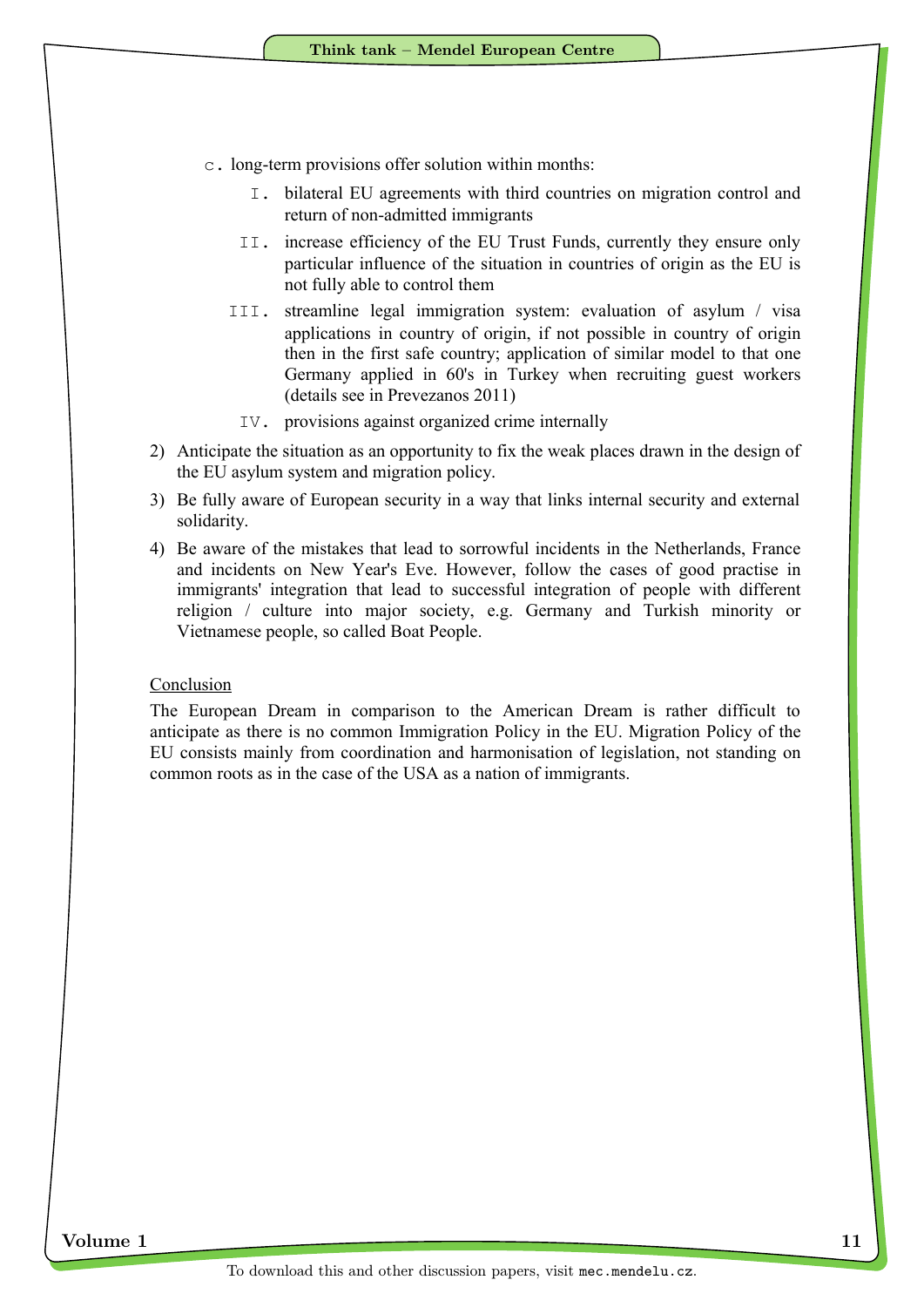#### **Literature**

American Immigration Council. 2014a. *How the United States Immigration System Works: A Fact Sheet*. 1 March 2014. http://www.immigrationpolicy.org/just-facts/howunited-states-immigration-system-works-fact-sheet.

American Immigration Council. 2015. *Immigration Executive Action Impact on the States: Delaware*. 2015

http://immigrationpolicy.org/sites/default/files/docs/delaware\_execaction\_population\_eco nimpact.pdf.

American Immigration Council. 2014b. *The Economic and Political Impact of Immigrants, Latinos and Asians State by State.* 2014.

http://www.immigrationpolicy.org/just-facts/economic-and-political-impact-immigrantslatinos-and-asians-state-state.

Bode, K.; Blech, J.; Elger, K. eds. 2010. *The Man Who Divided Germany: Why Sarrazin's Integration Demagoguery Has Many Followers.* Spiegel Online. 6 September 2010. http://www.spiegel.de/international/germany/the-man-who-divided-germany-whysarrazin-s-integration-demagoguery-has-many-followers-a-715876.html.

Easton, D. 1965. *A Systems Analysis of Political Life*. New York: Wiley.

European Commission: *COM(2015) 240 final. A European Agenda on Migration.* 13. 5. 2015 Brussels. http://ec.europa.eu/dgs/home-affairs/what-we-do/policies/europeanagenda-migration/background-

information/docs/communication\_on\_the\_european\_agenda\_on\_migration\_en.pdf.

European Commission: Press Release Database. *Refugee Crisis: European Commission takes decisive action*. Strasbourg. 9 September 2015. http://europa.eu/rapid/pressrelease IP-15-5596 en.htm.

European Commission: Press Release Database. *Commission discusses draft Schengen Evaluation Report on Greece*. Brussels. 27 January 2016. http://europa.eu/rapid/pressrelease\_IP-16-174\_en.htm.

Hudson, V. 2016. *Europe's Man Problem. Migrants to Europe skew heavily male – and that's dangerous*. Politico. 5 January 2016.

http://www.politico.com/magazine/story/2016/01/europe-refugees-migrant-crisis-men-213500.

International Committee of The Red Cross. *The Geneva Conventions 150 years later... still relevant?* 23 October 2014. https://www.icrc.org/en/document/geneva-conventions-150-years-later-still-relevant.

Kamp, D. 2009. *Rethinking the American Dream.* Vanity Fair. Original on May 30, 2009. Retrieved June 20, 2009.

Lindner, T. Respekt: Politika. *EU: 60 procent migrantů nemá nárok na status uprchlíka*. 28 January 2016. http://www.respekt.cz/denni-menu/eu-60-procent-migrantu-nema-narokna-status-uprchlika?utm\_source=Newsletter+-

+RESPEKT.CZ&utm\_medium=email&utm\_campaign=8e1ea2b48e-MENU RSS\_EMAIL\_CAMPAIGN&utm\_term=0\_fa7f4b63fc-8e1ea2b48e-222898685.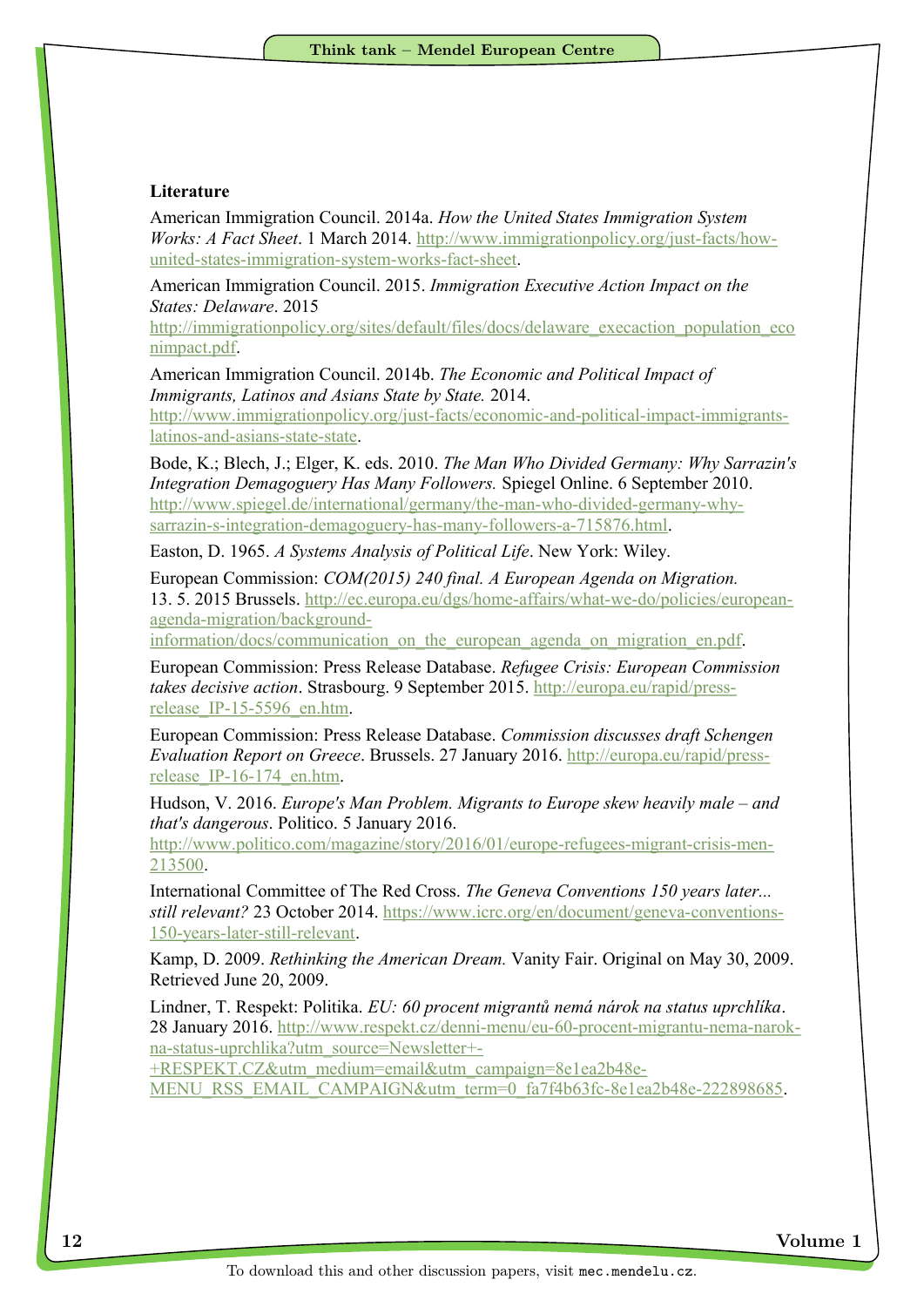Migrationsverket: *Swedish Migration Agency recruiting more case officers to help shorten asylum queues.* 9 July 2015. http://www.migrationsverket.se/English/Privateindividuals/Protection-and-asylum-in-Sweden/Nyheter/2015-07-09-Swedish-Migration-Agency-recruiting-more-case-officers-to-help-shorten-asylum-queues.html.

Petsod, D.; Wang, T.; McGarvey, C. 2015. *Investing in Our Communities: Strategies for Immigrant Integration*. Grantmakers Concerned with Immigrants and Refugees. Sebastopol. https://www.gcir.org/sites/default/files/resources/GCIR%20Toolkit.pdf.

Prevezanos, K. 2015. *Turkish guest workers transformed German society*. Deutsche Welle. http://www.dw.com/en/turkish-guest-workers-transformed-german-society/a-15489210.

Respekt. 2015. *The Economist: Velký profil nenahraditelné Angely Merkelové*. 7. 11. 2015. http://www.respekt.cz/tydenik/2015/46/nenahraditelna-evropanka.

Rachman, G. 2016. *A model could be the camps set up for displaced people in Europe after the second world war*. Columnists. 25 January 2016. http://www.ft.com/intl/cms/s/0/afefff32-c347-11e5-808f-8231cd71622e.html#axzz43rOJsaLn.

Ruist, J. 2016. *Fiscal cost of refugees in Europe*. VOX CEPR's Policy Portal. 28 January 2016. http://www.voxeu.org/article/fiscal-cost-refugees-europe.

Singleton, A. 2016. *Migration and Asylum Data for Policy-making in the European Union. The problem with numbers.* Centre for European Policy Studies. Liberty & Security in Europe series. No. 89, March 2016. https://www.ceps.eu/system/files/LSE %2089%20AS%20Migration%20and%20Asylum%20Data.pdf.

The Guardian: *The murder that shattered Holland's liberal dream*. 7 November 2004. http://www.theguardian.com/world/2004/nov/07/terrorism.religion.

*The Treaty on the Functioning of the European Union*. 2012. Official Journal of the European Union. C 326/47. Consolidated version. http://eur-lex.europa.eu/legalcontent/EN/TXT/PDF/?uri=CELEX:12012E/TXT&from=EN.

The UN Refugee Agency: Mixed Migration. *Refugee Protection and Mixed Migration*. 2015. http://www.unhcr.org/pages/4a16aac66.html.

Tkaczyk, M., Pospěch, P., Macek, M. 2015. *Analýza mediálního pokrytí uprchlické krize*. https://www.researchgate.net/publication/286454922\_Analyza\_medialniho\_pokryti\_uprch licke\_krize\_vyzkumna\_zprava.

U.S. Citizenship and Immigration Services. 2013. *Immigration and Nationality Act*. https://www.uscis.gov/laws/immigration-and-nationality-act.

White House: *Taking Action on Immigration*. Washington. 2014 https://www.whitehouse.gov/issues/immigration.

White House: *Strenghtening Communities by Welcoming All Residents. A Federal Strategic Action Plan on Immigrant & Refugee Integration*. The White House Task Force on New Americans. Washington. April 2015.

https://www.whitehouse.gov/sites/default/files/docs/final\_tf\_newamericans\_report\_4-14- 15\_clean.pdf.

Zavis, A. *A new Charlie Hebdo furor: Did cartoons mock a drowned Syrian boy?* Los Angeles Times. 2016. http://www.latimes.com/world/europe/la-fg-charlie-hebdo-aylan-cartoons-20150915-story.html.

Volume 1 13